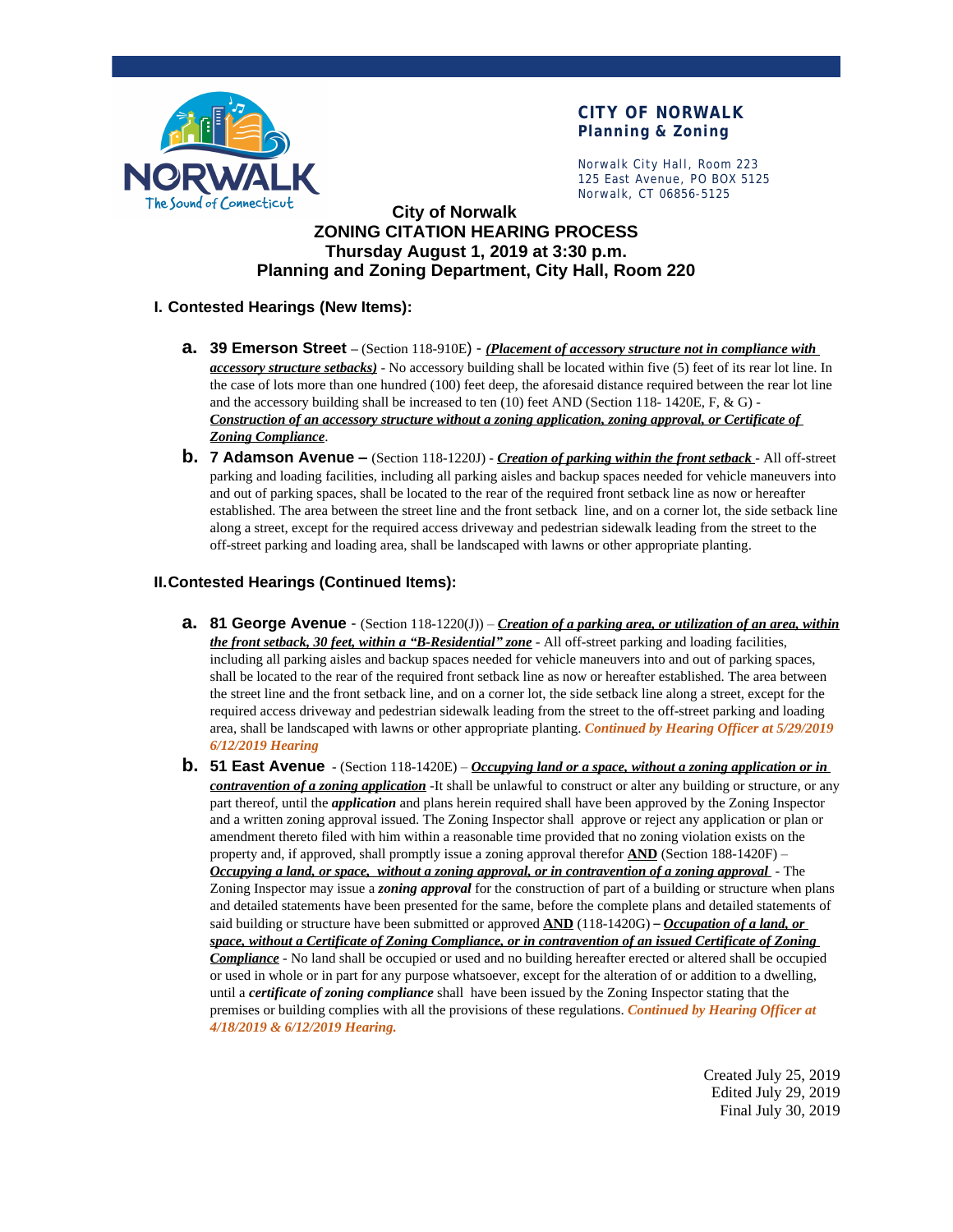

### **CITY OF NORWALK Planning & Zoning**

Norwalk City Hall, Room 223 125 East Avenue, PO BOX 5125 Norwalk, CT 06856-5125

- **c. 21 Old Trolley Way –** (Section 118-1220J) *Creation of parking within the front setback* All off-street parking and loading facilities, including all parking aisles and backup spaces needed for vehicle maneuvers into and out of parking spaces, shall be located to the rear of the required front setback line as now or hereafter established. The area between the street line and the front setback line, and on a corner lot, the side setback line along a street, except for the required access driveway and pedestrian sidewalk leading from the street to the off-street parking and loading area, shall be landscaped with lawns or other appropriate planting. *Continued by Hearing Officer at 6/12/2019 Hearing.*
- **d. 279 Newtown Avenue**  (Section 118-330(B)(4)(k)) *Placement of more than one shipping container on a residential property within an 'A-Residential' zone, without an active and valid building permit, for longer than one month in a calendar year* – Portable storage container, other than those used during construction for which a valid Building permit has been issued, shall be permitted for a maximum period of one (1) month in any calendar year and limited to one (1) such container placed on an individual property at any one time and such container shall not exceed eight (8) feet in height or one hundred and sixty (160) square feet in size. *Hearing Officer Continued on 03/27/2019 and 04/28/2019 and 06/12/2019 Hearings.*
- **e. 9 Neptune Avenue –** (Section 118-350B) *(Contractor's Yard) Storage of Contractor's Vehicles/Equipment/Material on a property within a 'C-Residential' zone* -Principal uses and structures within a C Residential Zone; premises shall be used and buildings shall be erected which are used, designed or intended to be used for one (1) or more of the following uses and no other as described in this section AND (Section 118- 1420E, F, & G) - *Converted garage without a zoning application, zoning approval, or Certificate of Zoning Compliance* – AND (Section 1220J) - *Creation of parking within the front setback* - All off-street parking and loading facilities, including all parking aisles and backup spaces needed for vehicle maneuvers into and out of parking spaces, shall be located to the rear of the required front setback line as now or hereafter established. The area between the street line and the front setback line, and on a corner lot, the side setback line along a street, except for the required access driveway and pedestrian sidewalk leading from the street to the off-street parking and loading area, shall be landscaped with lawns or other appropriate planting. *\*Hearing Officer Continued 04/18/2019 & 05/29/2019 Hearings\**

#### **III. Uncontested Hearings (New Items):**

- **a. 23 Laura Street –** (Section 118-1220J) *Creation of parking within the front setback* All off-street parking and loading facilities, including all parking aisles and backup spaces needed for vehicle maneuvers into and out of parking spaces, shall be located to the rear of the required front setback line as now or hereafter established. The area between the street line and the front setback line, and on a corner lot, the side setback line along a street, except for the required access driveway and pedestrian sidewalk leading from the street to the off-street parking and loading area, shall be landscaped with lawns or other appropriate planting AND (Section 118-350B4(e)) – *Storage of more than one commercial vehicle or storage of a commercial vehicle over a 1 ton rated capacity* - Storage of not more than one (1) commercial vehicle, as defined in Chapter 246, Section 14-1, of the Connecticut General Statutes, which does not exceed one-ton rated capacity.
- **b. 12 Adamson Avenue –** (Section 118-1220J) *Creation of parking within the front setback* All offstreet parking and loading facilities, including all parking aisles and backup spaces needed for vehicle maneuvers into and out of parking spaces, shall be located to the rear of the required front setback line as now or hereafter established. The area between the street line and the front setback line, and on a corner lot, the side setback line along a street, except for the required access driveway and pedestrian sidewalk leading from the street to the off-street parking and loading area, shall be landscaped with lawns or other appropriate planting AND (Section 118-350B) - *(Contractor's Yard) Storage of Contractor's Vehicles/Equipment/Material on a property within a 'C-Residential' zone* -Principal uses and structures within a C Residential Zone; premises shall be used and buildings shall be erected which are used, designed or intended to be used for one (1) or more

Created July 25, 2019 Edited July 29, 2019 Final July 30, 2019